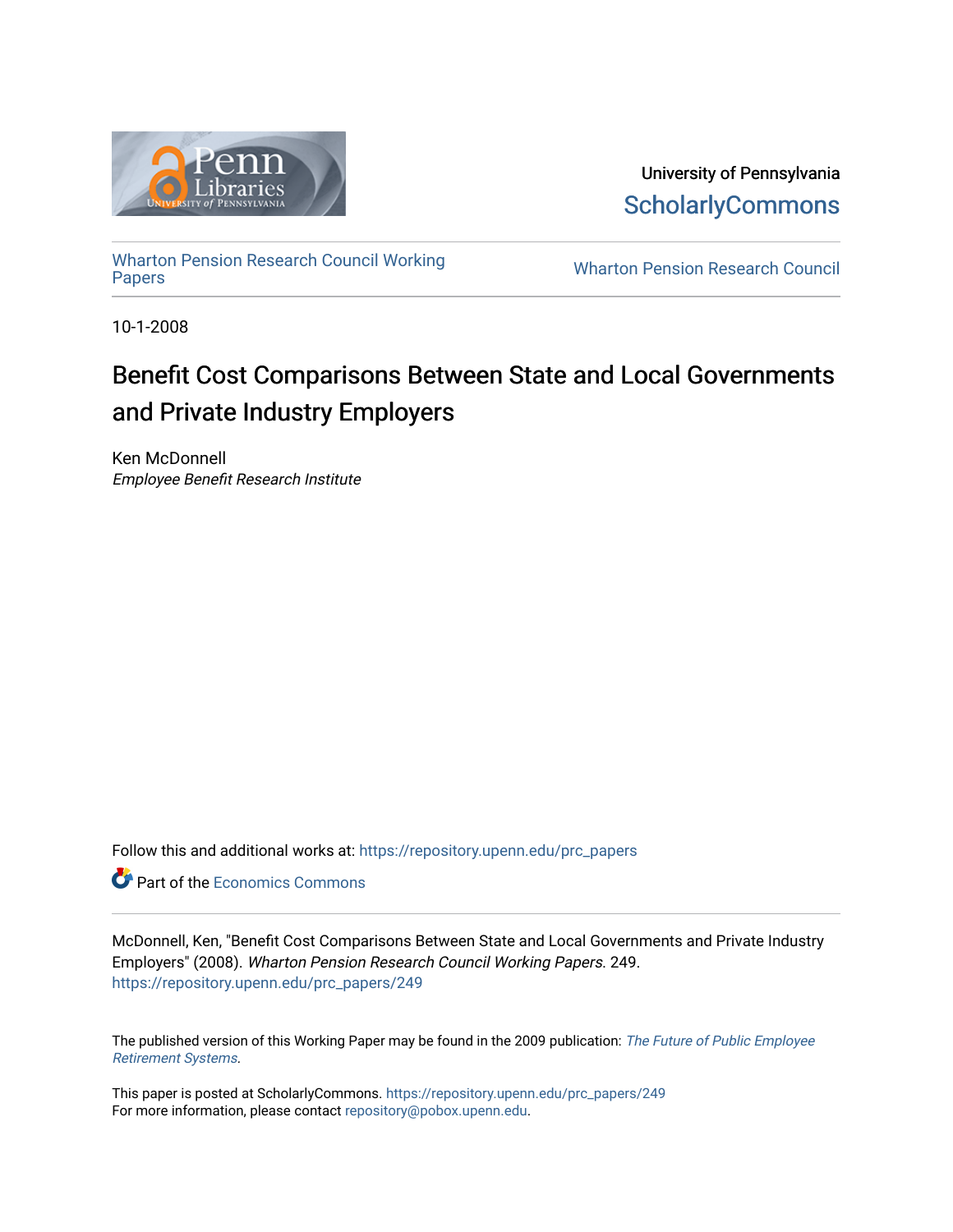## Benefit Cost Comparisons Between State and Local Governments and Private Industry Employers

### Abstract

It is often argued that compensation patterns for public sector employees are higher than in the private sector. This chapter examines some of the reasons for the observed differences in total compensation costs between US state and local government employers and private industry employers. We examine compensation costs by industry, occupation, union status, and employee benefit participation.

#### **Disciplines**

Economics

#### **Comments**

The published version of this Working Paper may be found in the 2009 publication: The Future of Public [Employee Retirement Systems](https://pensionresearchcouncil.wharton.upenn.edu/publications/books/the-future-of-public-employee-retirement-systems/).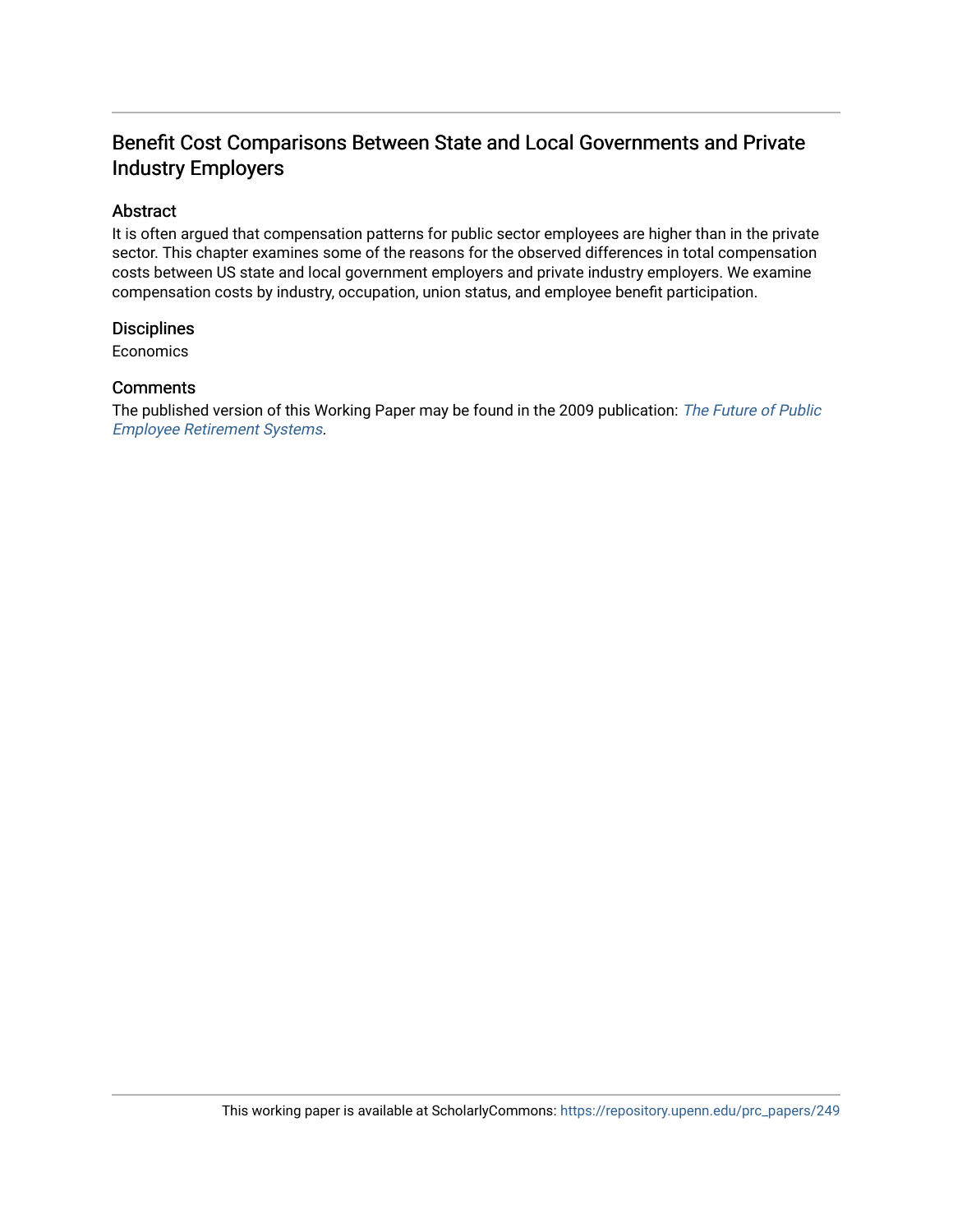# *The Future of Public Employee Retirement Systems*

*EDITED BY*

*Olivia S. Mitchell and Gary Anderson*

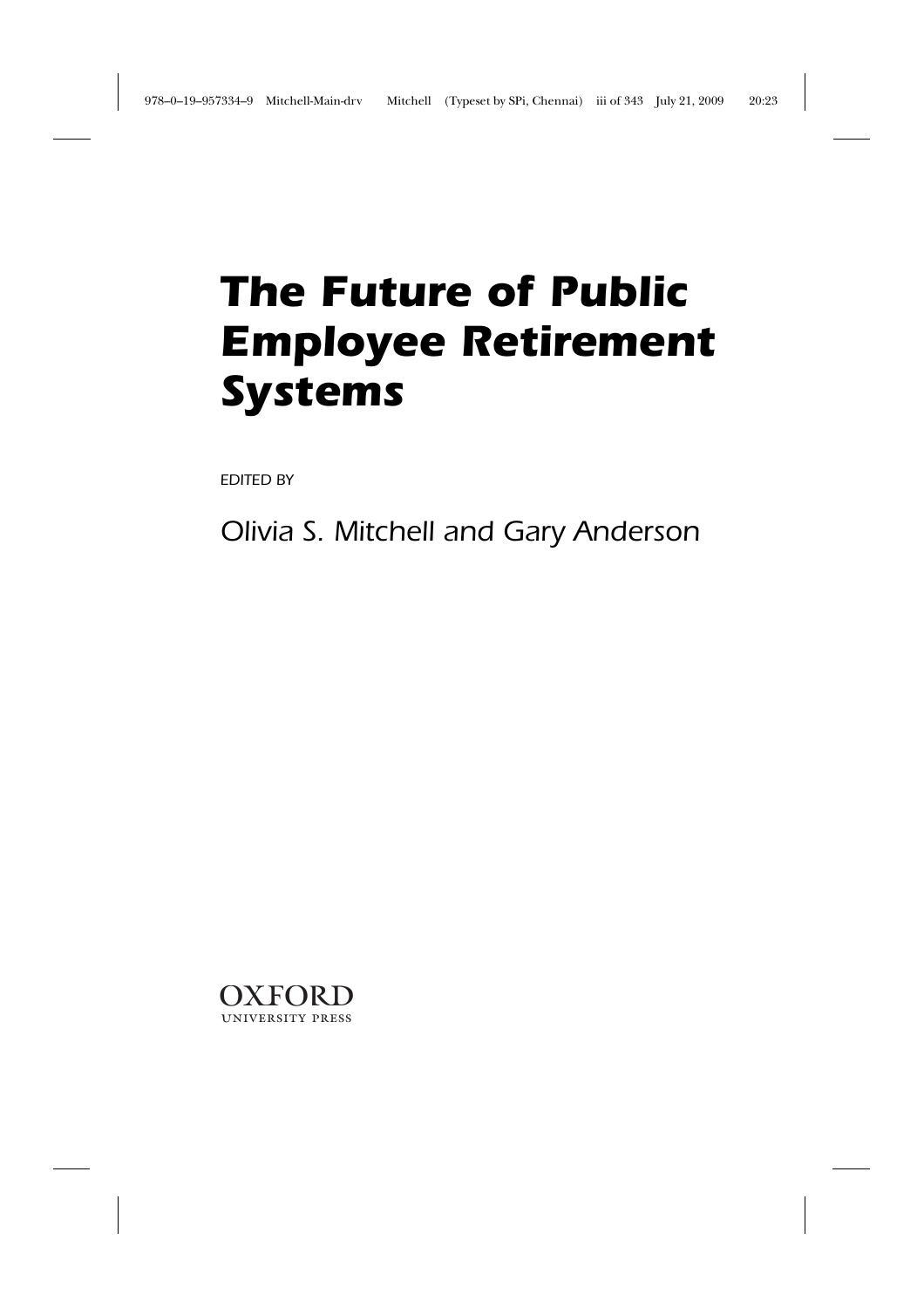## **OXFORD**

Great Clarendon Street, Oxford ox2 6DP Oxford University Press is a department of the University of Oxford. It furthers the University's objective of excellence in research, scholarship, and education by publishing worldwide in Oxford New York

Auckland Cape Town Dar es Salaam Hong Kong Karachi Kuala Lumpur Madrid Melbourne Mexico City Nairobi New Delhi Shanghai Taipei Toronto With offices in

Argentina Austria Brazil Chile Czech Republic France Greece Guatemala Hungary Italy Japan Poland Portugal Singapore South Korea Switzerland Thailand Turkey Ukraine Vietnam

Oxford is a registered trade mark of Oxford University Press in the UK and in certain other countries

> Published in the United States by Oxford University Press Inc., New York

© Pension Research Council, The Wharton School, University of Pennsylvania, 2009

The moral rights of the authors have been asserted Database right Oxford University Press (maker)

First published 2009

All rights reserved. No part of this publication may be reproduced, stored in a retrieval system, or transmitted, in any form or by any means, without the prior permission in writing of Oxford University Press, or as expressly permitted by law, or under terms agreed with the appropriate reprographics rights organization. Enquiries concerning reproduction outside the scope of the above should be sent to the Rights Department, Oxford University Press, at the address above

You must not circulate this book in any other binding or cover and you must impose the same condition on any acquirer

> British Library Cataloguing in Publication Data Data available

Library of Congress Cataloging in Publication Data Data available

Typeset by SPI Publisher Services, Pondicherry, India Printed in Great Britain on acid-free paper by MPG Books Group, Bodmin and King's Lynn ISBN 978–0–19–957334–9

1 3 5 7 9 10 8 6 4 2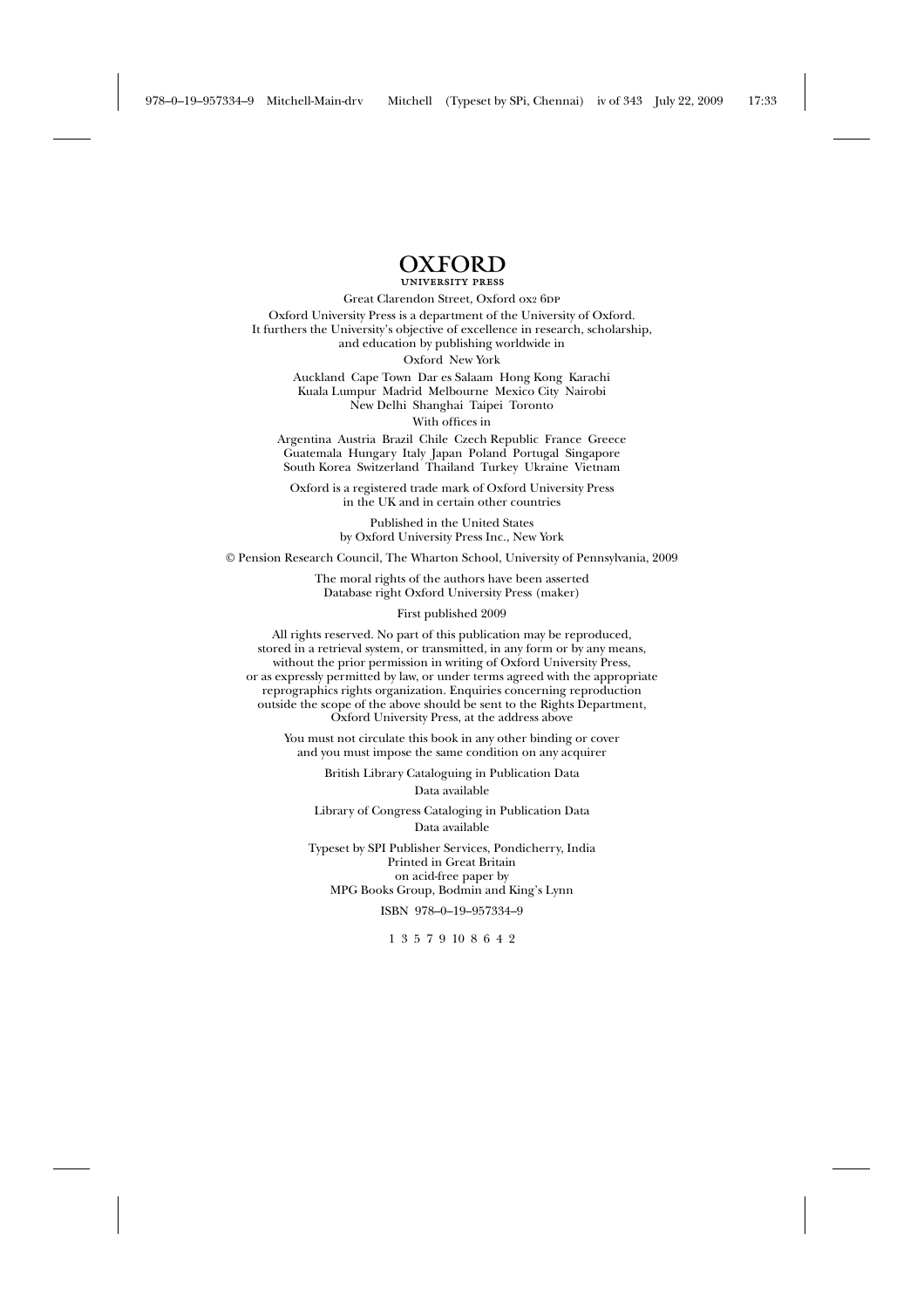### *Chapter 6*

## *Benefit Cost Comparisons Between State and Local Governments and Private Industry Employers*

*Ken McDonnell*

It is often argued that compensation patterns for public sector employees are higher than in the private sector. This chapter examines some of the reasons for the observed differences in total compensation costs between US state and local government employers and private industry employers. We examine compensation costs by industry, occupation, union status, and employee benefit participation.

The evidence seems to be broadly supportive of the general point. For instance, overall total compensation costs were 51.4 percent higher among state and local government employers (\$39.50 per hour worked in 2007) than among private industry employers (\$26.09 per hour worked in 2007); see Tables 6-1 and 6-2. Total compensation costs consist of two major categories: wages and salaries, and employee benefits. For both of these categories, state and local government employer costs were higher than those of private industry employers: 42.6 percent higher for wages and salaries, and 72.8 percent higher for employee benefits.

#### *Changes over time*

**Participation Rates**. From 1998 to 2007 there was very little change in participation rates among full-time employees in state and local governments. In 1998, 86 percent of full-time employees participated in health insurance. By 2007, this percentage had declined but only slightly to 82 percent; see Table 6-2. For other insurance benefits such as life and disability, participation rates increased in a range of 2 to 5 percentage points. Participation among full-time employees in retirement/savings plans showed little change from 98 percent in 1998 to 95 percent in 2007. Participation increased for full-time employees in defined contribution (DC) plans from 14 percent in 1998 to 21 percent in 2007 while it declined but only slightly in defined benefit (DB) plans, from 90 percent in 1998 to 88 percent in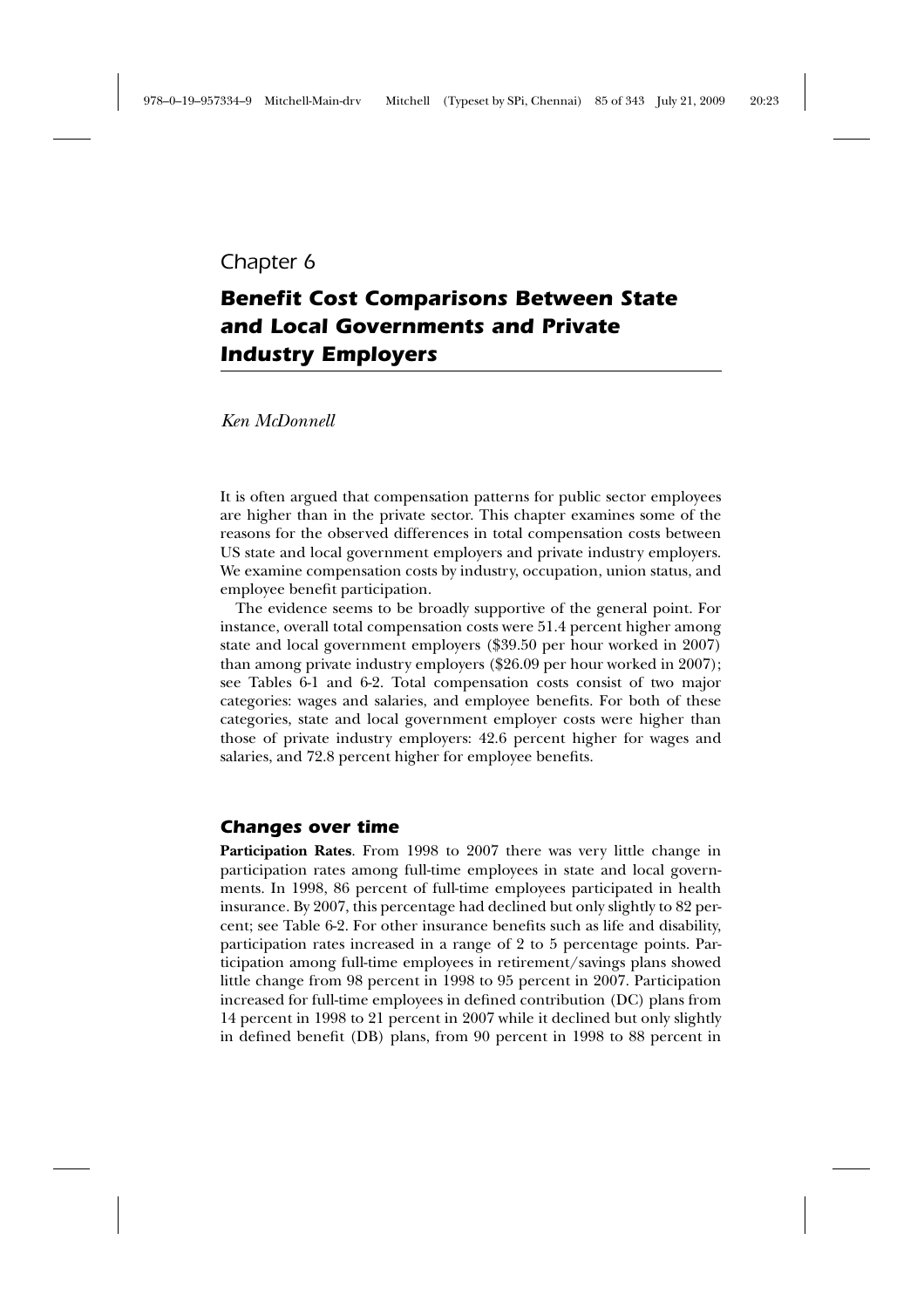| Employee Benefit         |                                                 | 1998                                     |                     |                                                   | <b>2007</b>                               |                     |
|--------------------------|-------------------------------------------------|------------------------------------------|---------------------|---------------------------------------------------|-------------------------------------------|---------------------|
| $Program^b$              | Compensation<br>Costs (\$/hour)<br><b>Total</b> | Compensation<br>$\%$ of $Total$<br>Costs | Participation<br>be | $Costs$ (\$/hour)<br>Compensation<br><b>Total</b> | Compensation<br>$\%$ of Total<br>Costs    | Participation<br>P6 |
| Total compensation costs | 27.28                                           | 100.0                                    |                     | 39.50                                             | 100.0                                     |                     |
| Wages and salaries       | 19.19                                           | 70.3                                     |                     | 26.26                                             | 66.5                                      |                     |
| <b>Total benefits</b>    | 8.10                                            |                                          |                     | 13.24                                             | 33.5                                      |                     |
| Paid leave               | 2.11                                            | 29.7<br>7.7                              |                     | 3.07                                              | 7.8                                       |                     |
| Vacations                | 0.72                                            | 2.6                                      |                     | 1.08                                              | 2.7                                       |                     |
| Holidays                 | 0.69                                            |                                          | 73                  | 0.99                                              | 2.5                                       | $\approx$           |
| <b>Sick</b>              | 0.53                                            | 1.9                                      | 96                  | 0.76                                              |                                           | 95                  |
| Other                    | 0.16                                            | 0.6                                      | $\circ$             | 0.24                                              | $\begin{array}{c} 0.6 \\ 0.6 \end{array}$ |                     |
| Supplemental pay         | 0.23                                            | 0.8                                      |                     | 0.35                                              |                                           |                     |
| Overtime and premium     | 0.11                                            | 0.4                                      |                     | $0.18\,$                                          | 0.9                                       |                     |
| Shift differentials      | 0.05                                            |                                          |                     | 0.07                                              | $0.\overline{3}$                          |                     |
| Nonproduction bonuses    | 0.07                                            | $0.\overline{3}$                         | 33                  | 0.10                                              |                                           | ೫                   |
| Insurance                | 2.15                                            | 7.9                                      | $\circ$             | 4.50                                              | 11.4                                      | $\circ$             |
| Life                     | 0.05                                            | $0.2$<br>7.5                             | 86                  | 0.07                                              | 0.2                                       | 88                  |
| Health                   | 2.05                                            |                                          | 86                  | 4.35                                              | 11.0                                      | 825                 |
| Short-term disability    | 0.02                                            | $\overline{0}$ .                         | $\Omega$            | 0.03                                              |                                           |                     |
| Long-term disability     | 0.03                                            | $\overline{C}$                           | 34                  | 0.04                                              | $\overline{0}$                            | 38                  |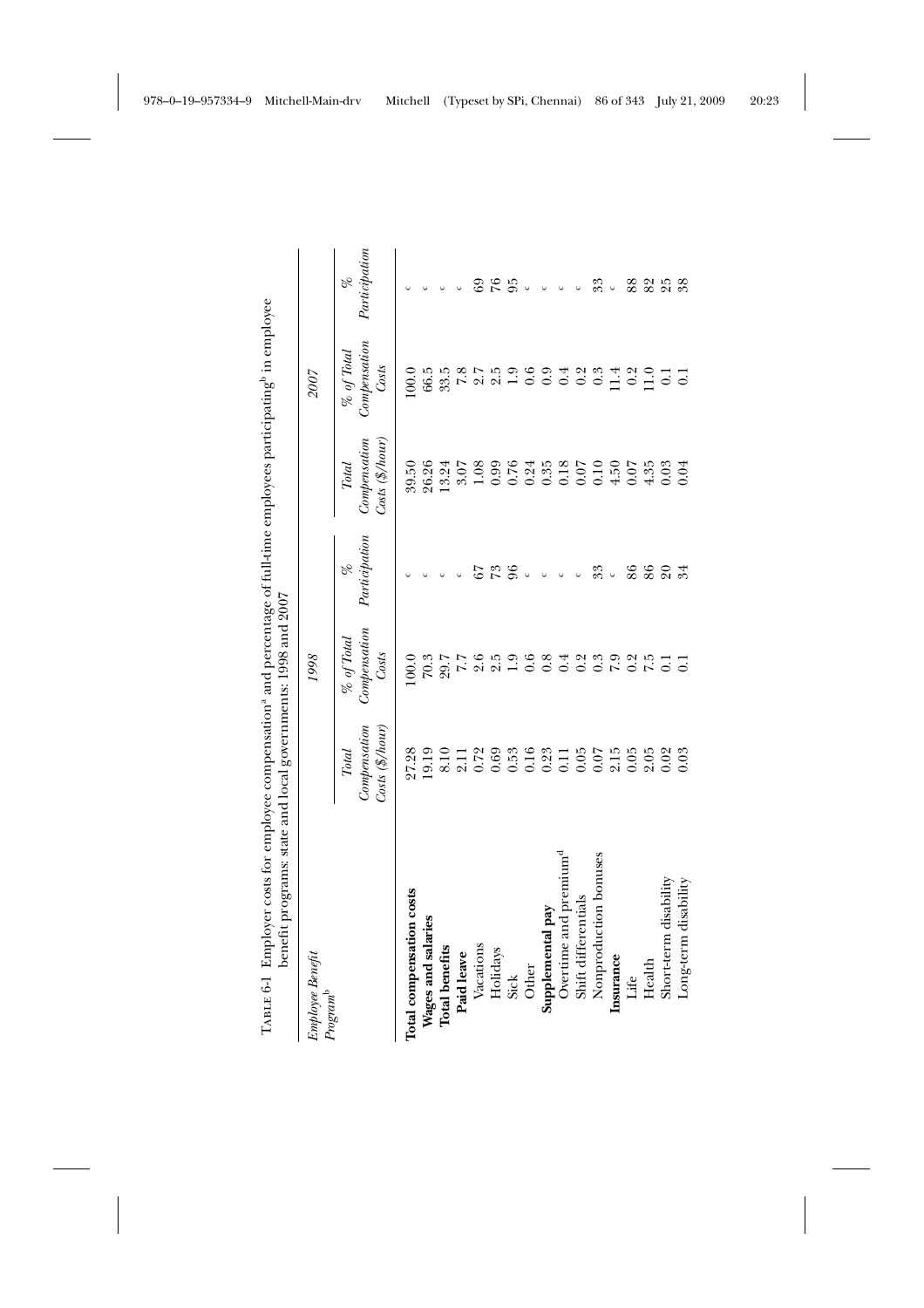| Retirement and savings                                                                                                                                                                                                                                                                                                                 | 1.94          | $\overline{7}$ | 98             | 3.04 | 7.7           | 95              |
|----------------------------------------------------------------------------------------------------------------------------------------------------------------------------------------------------------------------------------------------------------------------------------------------------------------------------------------|---------------|----------------|----------------|------|---------------|-----------------|
| Defined benefit                                                                                                                                                                                                                                                                                                                        | $\frac{8}{3}$ | 6.6            |                | 2.73 | 6.9           | 88              |
| Defined contribution                                                                                                                                                                                                                                                                                                                   | 0.14          | 0.5            | $\overline{4}$ | 0.31 | $\frac{8}{2}$ | $\overline{21}$ |
| Legally required benefits                                                                                                                                                                                                                                                                                                              | 1.63          | $_{\rm 6.0}$   |                | 2.29 | 5.8           |                 |
| Social Security and Medicare                                                                                                                                                                                                                                                                                                           | 1.28          | 4.7            |                | 1.75 | 4.4           |                 |
| <b>OASDI<sup>e</sup></b>                                                                                                                                                                                                                                                                                                               | 00.1          | S.7            |                | 1.34 | 3.4           |                 |
| Medicare                                                                                                                                                                                                                                                                                                                               | 0.28          | $\frac{1}{1}$  |                | 0.41 | 1.0           |                 |
| Federal unemployment                                                                                                                                                                                                                                                                                                                   |               |                |                |      |               |                 |
| insurance                                                                                                                                                                                                                                                                                                                              |               |                |                |      |               |                 |
| State unemployment                                                                                                                                                                                                                                                                                                                     | 0.04          |                |                | 0.05 |               |                 |
| insurance                                                                                                                                                                                                                                                                                                                              |               |                |                |      |               |                 |
| Workers' compensation                                                                                                                                                                                                                                                                                                                  | 0.30          |                |                | 0.49 | $\frac{2}{1}$ |                 |
| a Taalaa ahaa ay ahaa dadka wadanka wadan ka waxaan dadka waxaan ay maraan Doogaa ka ka kaleensa maraa lama ah<br><sup>a</sup> Data are representative of all employees and includes all employers whether the employer offers a type of benefit or not.<br>Notes: Because of rounding, sums of individual items may not equal totals. |               |                |                |      |               |                 |

 Includes workers covered but not yet participating due to minimum service requirements. Does not include workers offered but not electing contributory benefits. contributory benefits.

Data not available.

cdeIncludes premium pay for work in addition to the regular work schedule (such as overtime, weekends, and holidays).

Stands for Old-Age, Survivors, and Disability Insurance.

Cost per hour worked is \$0.01 or less.

ما سب

Less than 0.05 percent.

Source: US Department of Labor (1998, 2007a, 2000, 2008). *Source*: US Department of Labor (1998, 2007*a*, 2000, 2008).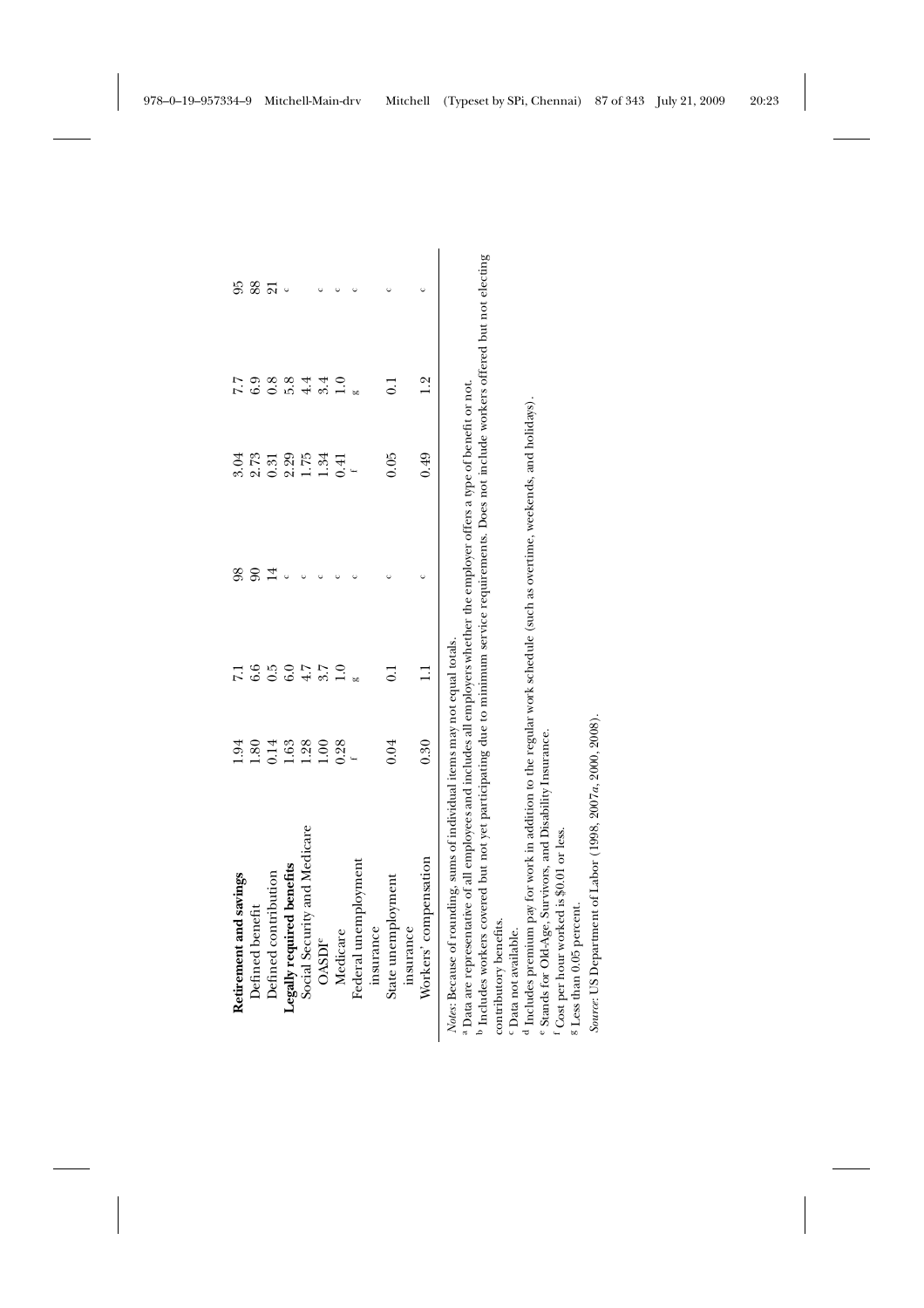| TABLE 6-2 Employer costs for employee compensation <sup>a</sup> and percentage of full-time employees participating <sup>b</sup> in employee<br>benefit programs: private industry |                                                                                                          |                                                    |                                  |                                                               |                                                  |                                                    |
|------------------------------------------------------------------------------------------------------------------------------------------------------------------------------------|----------------------------------------------------------------------------------------------------------|----------------------------------------------------|----------------------------------|---------------------------------------------------------------|--------------------------------------------------|----------------------------------------------------|
| Employee Benefit Program <sup>b</sup>                                                                                                                                              | Compenstation<br>$Cost \left( \frac{\alpha}{\beta}/hour \right)$<br>$(1997)$<br>$\label{eq:total} Total$ | Compensation<br>$\%$ of Total<br>$(1997)$<br>Costs | Paricipation<br>(1996/97)<br>olo | Compensation<br>$(\frac{\$}{h}$ our)<br>Costs<br><b>Total</b> | Compensation<br>$\%$ of Total<br>(2007)<br>Costs | Partition<br>(2007)<br>$\mathscr{S}_{\mathcal{O}}$ |
|                                                                                                                                                                                    |                                                                                                          |                                                    |                                  | (2007)                                                        |                                                  |                                                    |
| Total compensation costs                                                                                                                                                           | 17.97                                                                                                    | 100.0                                              |                                  | 26.09                                                         | 100.0                                            |                                                    |
| Wages and salaries                                                                                                                                                                 | 13.04                                                                                                    | 72.5                                               |                                  | 18.42                                                         | 70.6                                             |                                                    |
| <b>Total benefits</b>                                                                                                                                                              | 4.94                                                                                                     | 27.5                                               |                                  | 7.66                                                          | 29.4                                             |                                                    |
| Paid leave                                                                                                                                                                         | 1.14                                                                                                     | 6.3                                                |                                  | 1.76                                                          | 6.8                                              |                                                    |
| Vacations                                                                                                                                                                          | 0.57                                                                                                     | 3.2                                                |                                  | 0.90                                                          | 3.5                                              | $\infty$                                           |
| Holidays                                                                                                                                                                           | 0.39                                                                                                     |                                                    | 84                               | 0.58                                                          |                                                  | 88                                                 |
| Sick                                                                                                                                                                               | 0.13                                                                                                     | $2.2$<br>$0.7$                                     |                                  |                                                               | 2800                                             | 68                                                 |
| Other                                                                                                                                                                              | 0.05                                                                                                     | 0.3                                                |                                  | $0.22$<br>0.06                                                |                                                  | $\circ$                                            |
| Supplemental pay                                                                                                                                                                   | 0.51                                                                                                     | 9.9                                                |                                  |                                                               | 3.0                                              | $\circ$                                            |
| Overtime and premium <sup>a</sup>                                                                                                                                                  | 0.21                                                                                                     |                                                    |                                  |                                                               | $\overline{1.0}$                                 |                                                    |
| Shift differentials                                                                                                                                                                | 0.05                                                                                                     | 0.3                                                |                                  | 78<br>727<br>87<br>87                                         |                                                  |                                                    |
| Nonproduction bonuses                                                                                                                                                              | 0.26                                                                                                     | 1.4                                                | 43                               | 0.44                                                          |                                                  | 52                                                 |
| Insurance                                                                                                                                                                          | 1.09                                                                                                     | 6.1                                                |                                  | 1.99                                                          |                                                  | $\circ$                                            |
| Life                                                                                                                                                                               | 0.05                                                                                                     | $0.\overline{3}$                                   | $\overline{7}$                   | 0.04                                                          |                                                  | 69                                                 |
| Health                                                                                                                                                                             | 0.99                                                                                                     | 5.5                                                |                                  | 1.85                                                          |                                                  | 64                                                 |
| Short-term disability                                                                                                                                                              | 0.03                                                                                                     | 0.2                                                | 29                               | 0.05                                                          |                                                  |                                                    |
| Long-term disability                                                                                                                                                               | 0.02                                                                                                     | $\overline{0.1}$                                   | 222                              | 0.04                                                          |                                                  | $45$ $57$                                          |
| Retirement and savings                                                                                                                                                             | 0.55                                                                                                     | 3.0                                                |                                  | 0.92                                                          | $\frac{3.5}{1.7}$                                | $rac{8}{23}$                                       |
| Defined benefit                                                                                                                                                                    | 0.26                                                                                                     | $\frac{4}{1}$                                      |                                  | 0.43                                                          |                                                  |                                                    |
| Defined contribution                                                                                                                                                               | 0.29                                                                                                     | 1.6                                                | 47                               | 64.0                                                          | $\ddot{0}$                                       | $50^{\circ}$                                       |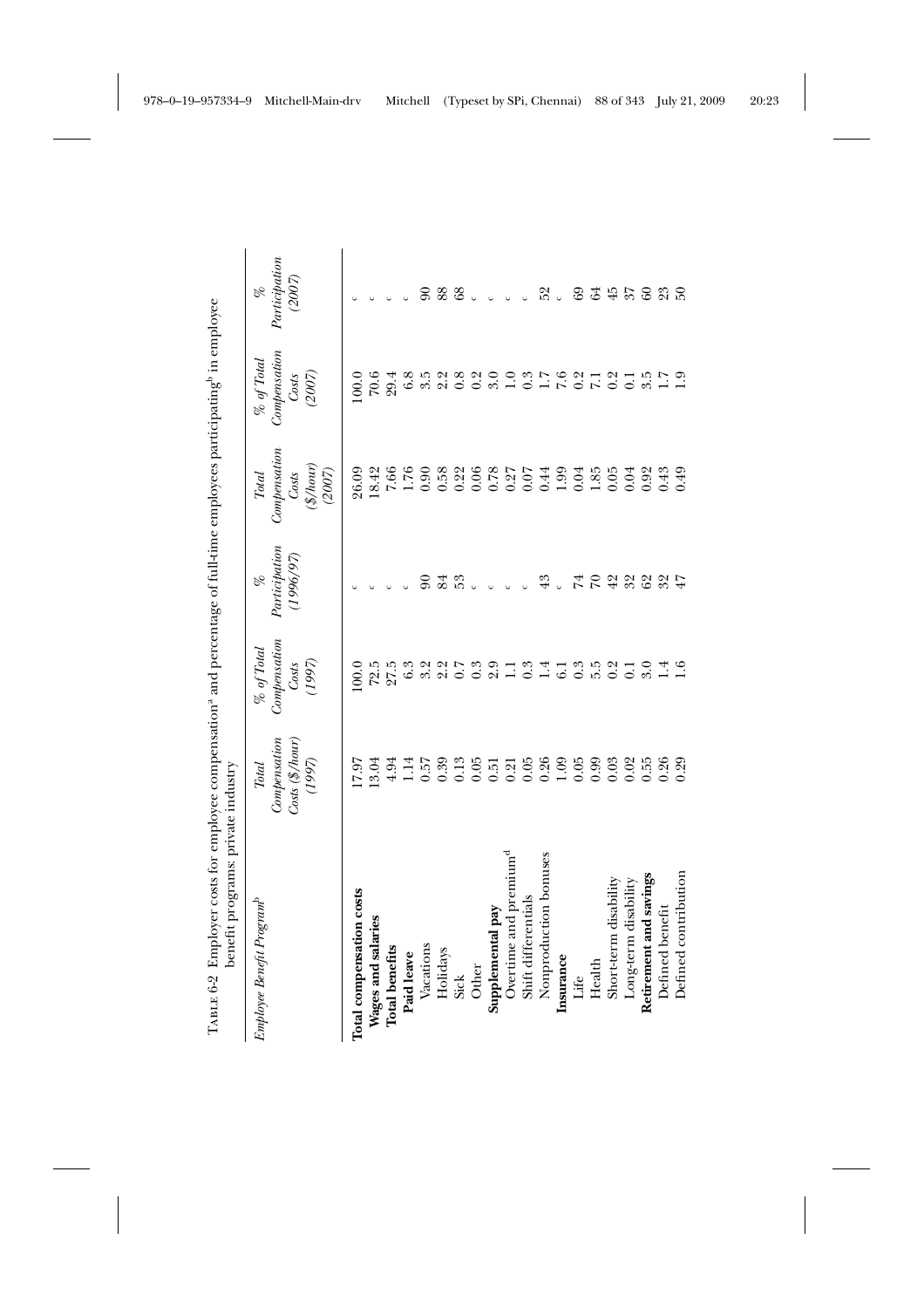| Legally required benefits                                                                                                                                                                                                                                                                                                                                                  | 1.62 | $\overline{6}$   | 2.21 | 8.5              |  |
|----------------------------------------------------------------------------------------------------------------------------------------------------------------------------------------------------------------------------------------------------------------------------------------------------------------------------------------------------------------------------|------|------------------|------|------------------|--|
| Social Security and                                                                                                                                                                                                                                                                                                                                                        | 1.08 | 6.0              | 1.55 | 5.9              |  |
| Medicare<br><b>OASDI<sup>e</sup></b>                                                                                                                                                                                                                                                                                                                                       | 0.87 | 4.8              | 1.24 | 4.8              |  |
| Medicare                                                                                                                                                                                                                                                                                                                                                                   | 0.21 | 1.2              | 0.31 | 1.2              |  |
| Federal unemployment                                                                                                                                                                                                                                                                                                                                                       | 0.03 | $0.\overline{2}$ | 0.03 | $\overline{0}$ . |  |
| insurance                                                                                                                                                                                                                                                                                                                                                                  |      |                  |      |                  |  |
| State unemployment                                                                                                                                                                                                                                                                                                                                                         | 0.12 | 0.6              | 0.16 | $\dot{\rm o}$    |  |
| insurance                                                                                                                                                                                                                                                                                                                                                                  |      |                  |      |                  |  |
| Workers'                                                                                                                                                                                                                                                                                                                                                                   | 0.39 | 2.3              | 0.48 | $\overline{1.8}$ |  |
| compensation                                                                                                                                                                                                                                                                                                                                                               |      |                  |      |                  |  |
| <sup>0</sup> Includes workers covered but not yet participating due to minimum service requirements. Does not include workers offered but not electing<br><sup>a</sup> Data representative of all employees and includes all employers whether the employer offers a type of benefit or not.<br>Notes: Because of rounding, sums of individual items may not equal totals. |      |                  |      |                  |  |
| contributory benefits.                                                                                                                                                                                                                                                                                                                                                     |      |                  |      |                  |  |

contributory benefits.

Data not available.

ه ن ن ح ن ن م Includes premium pay for work in addition to the regular work schedule (such as overtime, weekends, and holidays).

Stands for Old-Age, Survivors, and Disability Insurance.

Cost per hour worked is \$0.01 or less.

Less than 0.05 percent.

Source: US Department of Labor (1997, 2007a, 1999a, 1999b, 2007c). *Source*: US Department of Labor (1997, 2007*a*, 1999*a*, 1999*b*, 2007*c*).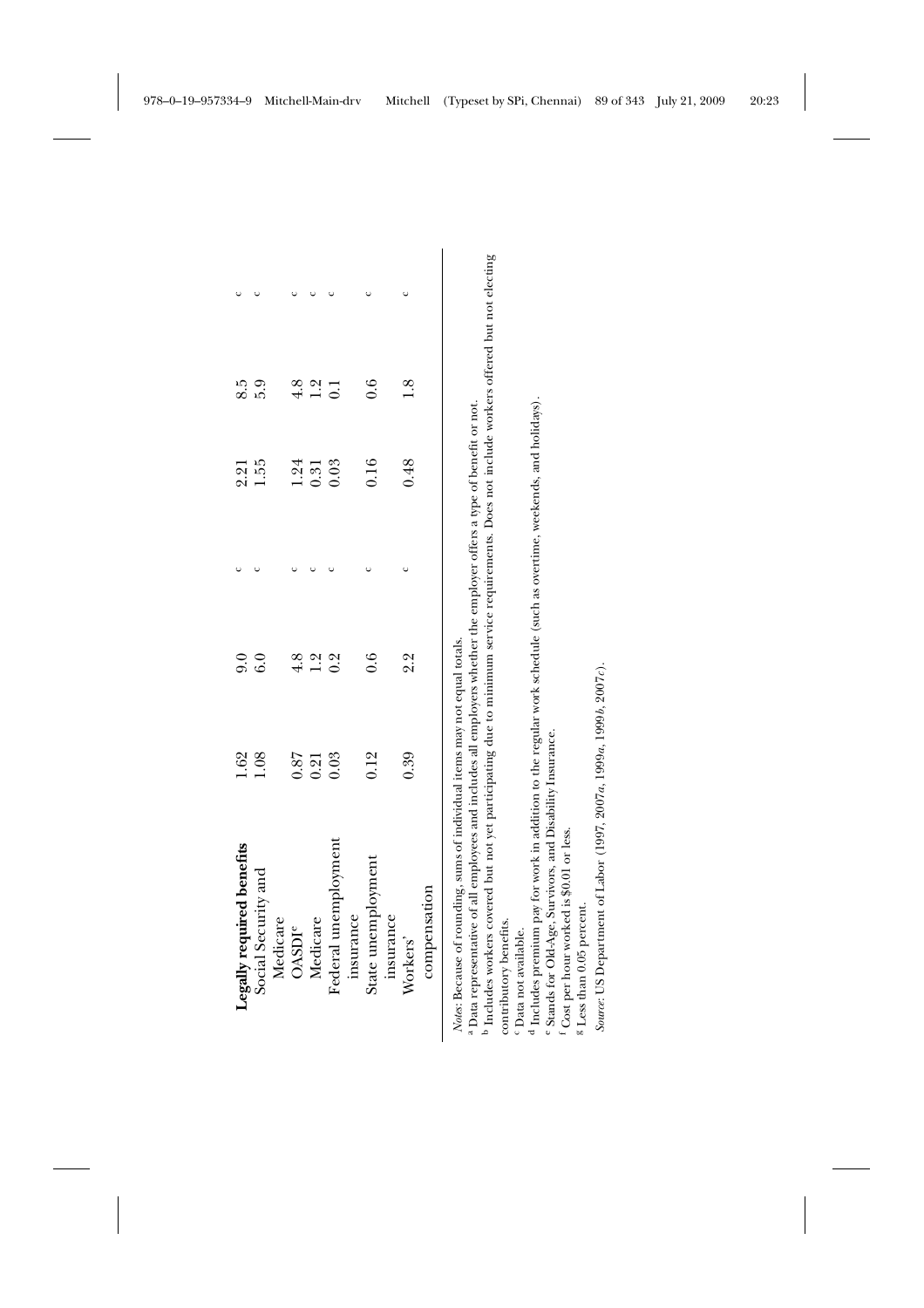2007. For leave benefits, there was a modest increase in participation rates in the range of 1 to 3 percent.

Participation rates among full-time employees in private industry showed an increase in leave benefits, particularly in paid sick leave plans which increased from 53 percent of full-time employees in 1996/97 to 68 percent by 2007; see Table 6-2.<sup>1</sup> Participation in health insurance declined from 70 percent in 1996/97 to 64 percent in 2007 and in life insurance from 74 percent to 69 percent. For disability insurance, both short-term and longterm, participation rates increased in a range of 3 to 5 percent. Among retirement/savings plan participation the overall percentage change was slight, from 62 percent in 1996/97 to 60 percent in 2007, yet the participation rate change by plan type was significant, particularly in DB plans which experienced a decline of 9 percentage points from 32 percent in 1996/97 to 23 percent in 2007.

**Benefit Costs**. For both state and local governments and private industry, benefit costs increased as a percentage of total compensation with the percentage increase for state and local governments greater. From March 1998 through September 2007 benefit costs, as a percentage of total compensation among state and local governments, increased from 29.7 percent to 33.5 percent while in private industry benefit costs increased from 27.5 percent to 29.4 percent (from March 1997 through September 2007; see Tables 6-1 and 6-2). For both employer types, the main driver in benefit cost increases was health benefits. For state and local governments, health benefits increased from 7.5 percent of total compensation to 11.0 percent, from March 1998 through September 2007 while for private industry health benefits increased from 5.5 percent of total compensation to 7.1 percent from March 1997 through September 2007.

#### *Work force comparisons*

A primary explanation for differences in total compensation costs between state and local government employers and private industry employers is that of their respective work forces differences in compensation. This is evident from a comparison of data arrayed by industry and occupation group.<sup>2</sup>

**Industry Groups**. State and local government workers are highly concentrated in the education sector. This grouping includes teachers and university professors, two categories of employees with high unionization rates and high compensation costs. Table 6-3 shows that 52.7 percent of all state and local government employees were employed in this sector, in 2007, and total compensation costs for the education sector were \$42.48 per hour worked. By contrast, the private industry group with the largest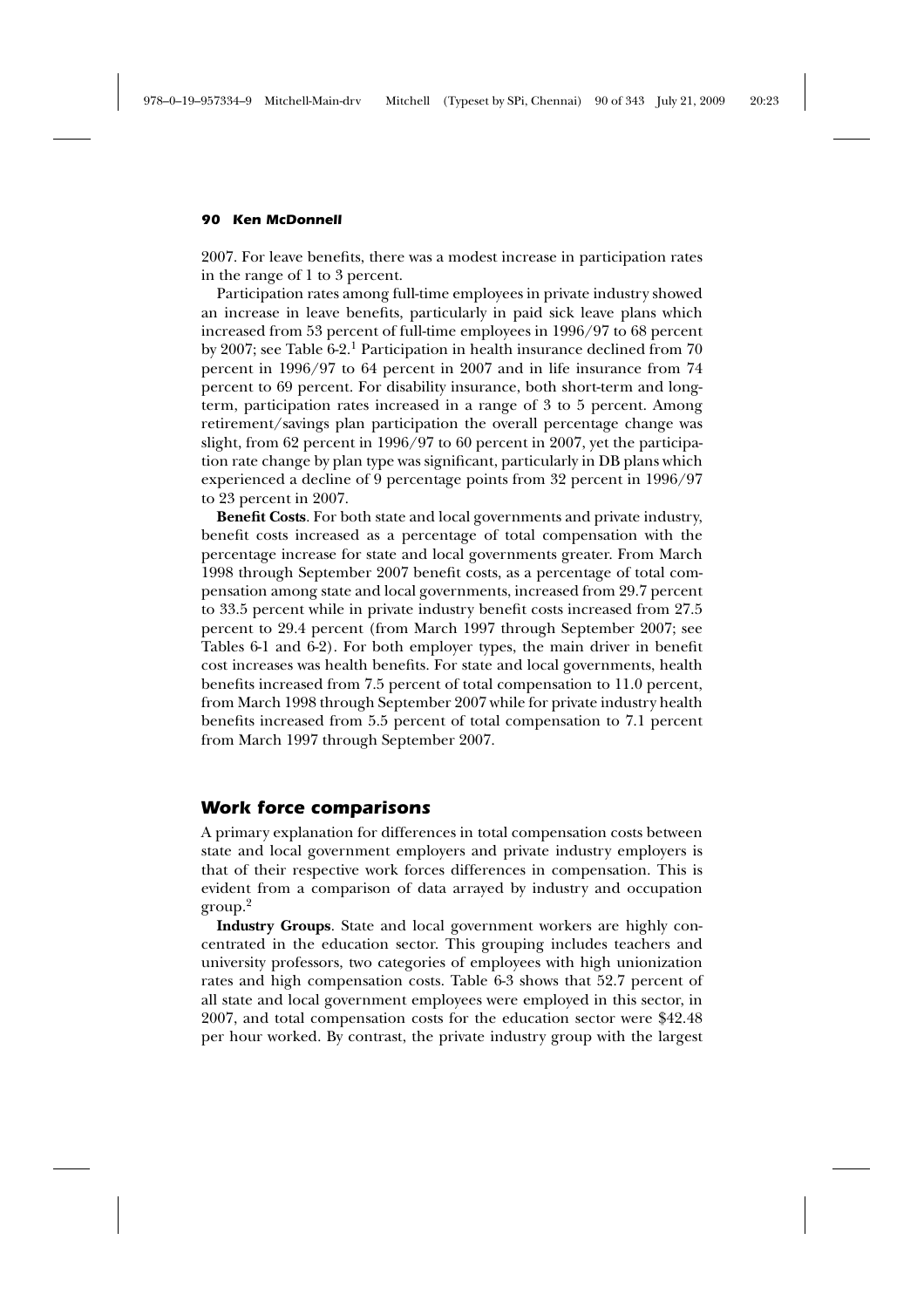|                                    | State and Local Government |                                                                     |                                 | Private Sector |                                                                     |
|------------------------------------|----------------------------|---------------------------------------------------------------------|---------------------------------|----------------|---------------------------------------------------------------------|
|                                    | Emp <sub>log</sub> ment    | Total Compensation<br>$\text{Costs}(\frac{\alpha}{2}/\text{hours})$ |                                 | Emblogment     | Total Compensation<br>$\text{Costs}(\frac{\alpha}{2}/\text{hours})$ |
| Total                              | 19.39 million              | 39.50                                                               | Total                           | 16.35 million  | 26.09                                                               |
| Education                          | 52.7%                      | 42.48                                                               | Construction                    | 6.7%           | 29.39                                                               |
| Hospitals                          | 5.4                        | 33.62                                                               | Manufacturing                   | 12.1           | 30.82                                                               |
| General                            | 31.1                       | 36.53                                                               | Irade, transportation,          | 22.7           | 22.41                                                               |
| administration                     |                            |                                                                     | and utilities                   |                |                                                                     |
| Local government                   | 1.2                        | $\mathbf{r}$                                                        | Information                     | 2.6            | 39.11                                                               |
| utilities                          |                            |                                                                     | Financial activities            | 7.2            | 34.95                                                               |
| Local government                   | 1.3                        | $\mathbf{\tilde{d}}$                                                | Services                        | 47.9           | 24.91                                                               |
| transportation                     |                            |                                                                     | Professional and                | 15.6           | 30.44                                                               |
| Other                              | 8.2                        | $\mathfrak{a}$                                                      | business services               |                |                                                                     |
|                                    |                            |                                                                     | Education and                   | 15.8           | 27.55                                                               |
|                                    |                            |                                                                     | health services                 |                |                                                                     |
|                                    |                            |                                                                     | Leisure and hospitality         | 11.9           | 11.59                                                               |
|                                    |                            |                                                                     | services                        |                |                                                                     |
|                                    |                            |                                                                     | Other services                  | $\ddot{1}$     | 21.87                                                               |
| Members of a<br>Union <sup>b</sup> | 36.2%                      | 45.00                                                               | Members of a Union <sup>b</sup> | $7.4\%$        | 35.92                                                               |
| Non-Union Workers <sup>b</sup>     | 63.8                       | 34.50                                                               | Non-Union Workers <sup>b</sup>  | 92.6           | 24.94                                                               |

Soures: Department of Labor (2007a, 2007b), U.S. Department of Commerce (2008), and unpublished data from the U.S. Department of Labor. *Sources*: Department of Labor (2007*a*, 2007*b*), U.S. Department of Commerce (2008), and unpublished data from the U.S. Department of Labor.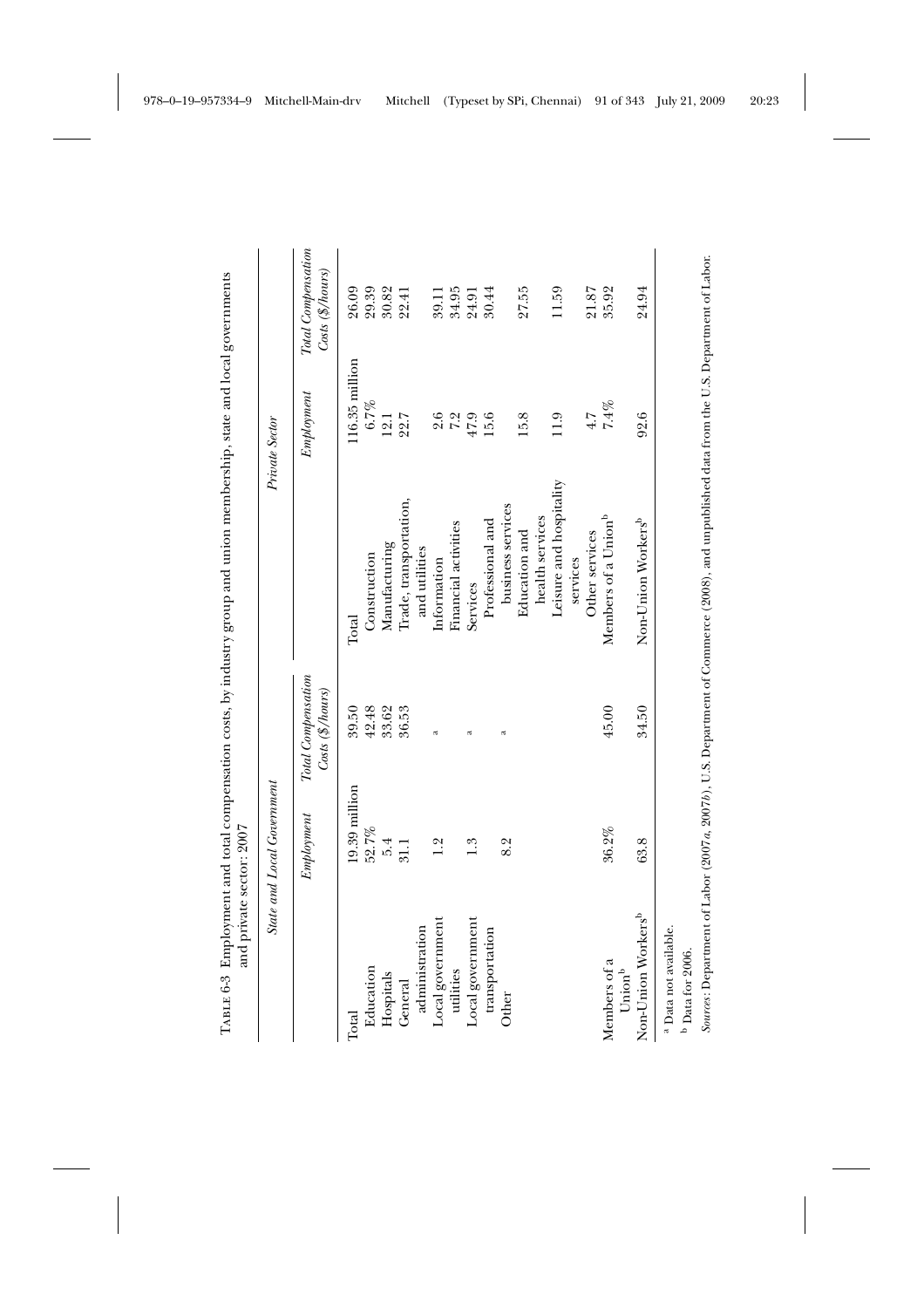number of workers was services, accounting for 47.9 percent of all privatesector workers. Here total compensation costs for services were \$24.91 per hour worked.

Another factor affecting total compensation costs is union membership. Union presence in an industry tends to be positively correlated with total compensation costs and benefit participation. Table 6-3 shows that 7.4 percent of private industry workers were members of a union in 2006, compared with 36.2 percent of workers in state and local governments. Among private industry employers total compensation costs for unionized workers were \$35.92 per hour worked compared with \$24.94 per hour worked for non-unionized workers in 2007.

**Occupation Groups**. The concentration of occupations among state and local government employers is also quite different from private industry employers. Table 6-4 shows that a large percentage of state and local government employees in 2007 were concentrated in teachers (27.0%) and in service occupations (31.8%). Teachers had the highest total compensation costs among state and local government employers, \$53.39 per hour in 2007. By comparison, the largest percentage of private industry workers was among sales and office occupations (27.3%) and service occupations (25.7%) where compensation costs were low, \$20.86 per hour worked for sales and office and \$13.00 per hour worked for service workers.

The largest gap in compensation costs between state and local government and private industry workers was among service occupations. The total compensation costs for these workers in state and local governments were \$30.74 per hour in 2007 compared with \$13.00 per hour in the private sector. This difference is due primarily to the type of occupations in the services category. Among state and local governments, the US Department of Labor Bureau of Labor Statistics (BLS) categorizes police and firefighters among the service occupations. Police and firefighters have a high participation rate in a DB plan. Among private industry employers, occupations such as waiters/waitresses and cleaning and building services functions are categorized as service occupations, and these jobs traditionally have low wages.

#### *Public–Private differences in employee benefit costs*

As noted earlier, benefit costs of state and local government employers were 72.8 percent higher than those of private industry employers in 2007. Next we review factors contributing to this difference.

**Benefit Costs**. The two most important voluntary benefit programs provided by employers are health insurance and a retirement/savings plan. Important cost disparities exist for these two benefits comparing state and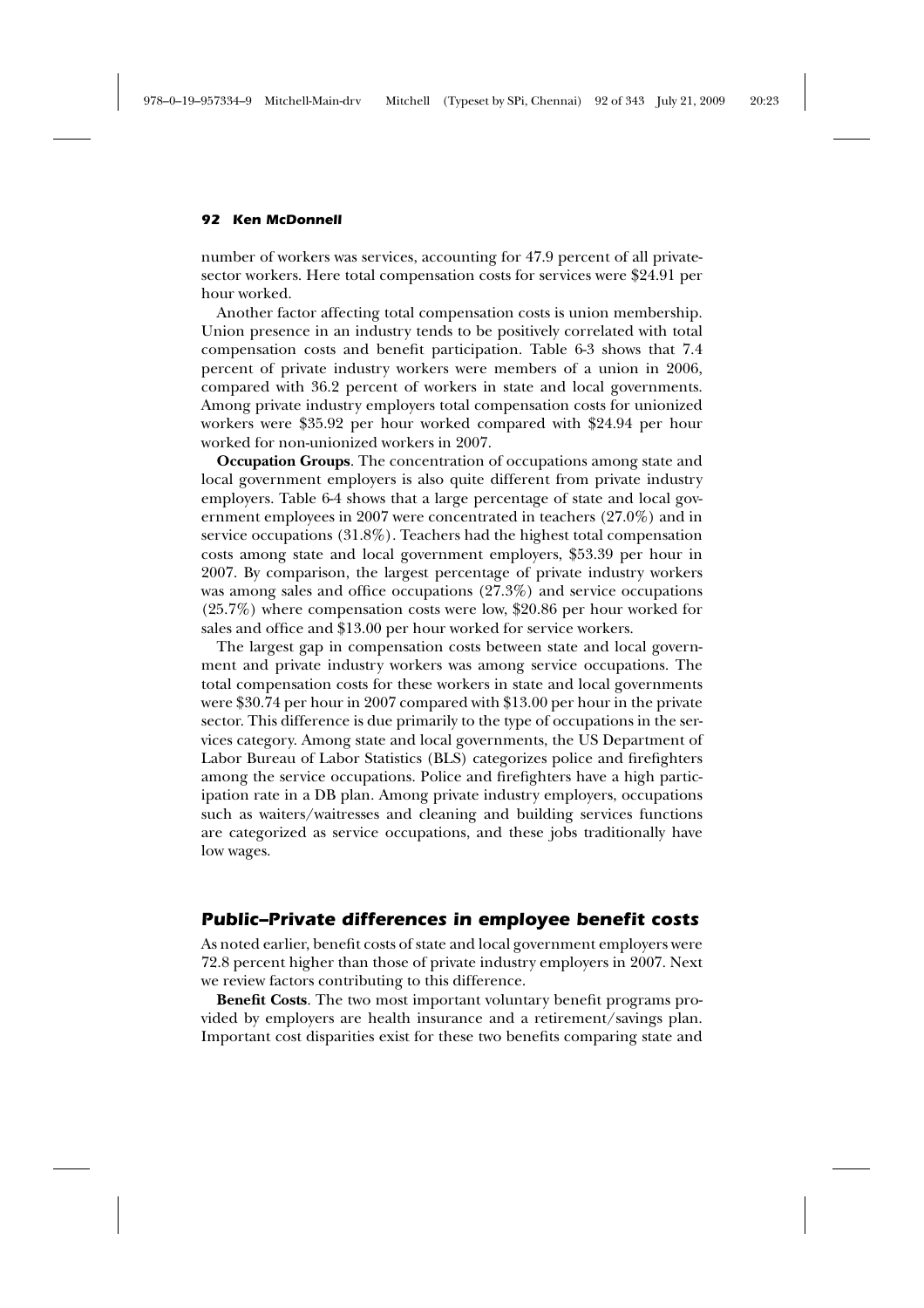#### *6 / Benefit Cost Comparisons 93*

Table 6-4 Employment and total compensation costs in state and local governments and private sector by occupation group, ages 16 and older

|                                                           | <b>State and Local Governments</b> |                                                                 | Private Sector       |                                                                        |
|-----------------------------------------------------------|------------------------------------|-----------------------------------------------------------------|----------------------|------------------------------------------------------------------------|
|                                                           | Employment (2006)                  | Total<br>Compensation<br>Costs<br>$(\frac{\$}{hour})$<br>(2007) | Employment<br>(2006) | <b>Total</b><br>Compensation<br>Costs<br>$(\frac{\$}{hour})$<br>(2007) |
| Total                                                     | 18.48 million                      | 39.50                                                           | $118.35$ million     | 26.09                                                                  |
| Management,<br>professional<br>and related                | 13.4%                              | 48.35                                                           | 18.0%                | 46.22                                                                  |
| Professional and<br>related                               | 7.2                                | 47.95                                                           | 9.3                  | 43.21                                                                  |
| Teachers <sup>a</sup>                                     | 27.0                               | 53.39                                                           | 2.2                  | 39.28                                                                  |
| Sales and office                                          | 14.1                               | 27.00                                                           | 27.3                 | 20.86                                                                  |
| Service                                                   | 31.8                               | 30.74                                                           | 25.7                 | 13.00                                                                  |
| Natural resources,<br>construction,<br>and<br>maintenance | 5.3                                | 34.34                                                           | 18.8                 | 29.57                                                                  |
| Production,<br>transportation,<br>and material<br>moving  | 3.1                                | 30.86                                                           | 6.9                  | 22.64                                                                  |

<sup>a</sup> Includes postsecondary teachers; primary, secondary, and special education teachers, and other teachers and instructors.

*Sources*: Author's tabulations from the Current Population Survey March 2007 Supplement, EBRI (2007) and unpublished data from the U.S. Department of Labor.

local government employers, and private industry employers. Tables 6-1 and 6-2 indicate the average cost for health insurance benefits for state and local government employers was \$4.35 per hour, compared with \$1.85 per hour for private industry employers, a difference of 235 percent.

The difference is even larger for retirement/savings plans, which benefits cost state and local government employers \$3.04 per hour worked versus \$0.92 per hour worked for private-sector employers, a difference of 330 percent. One reason for this divergence is that DB retirement plans are more prevalent among state and local governments than they are in private industry.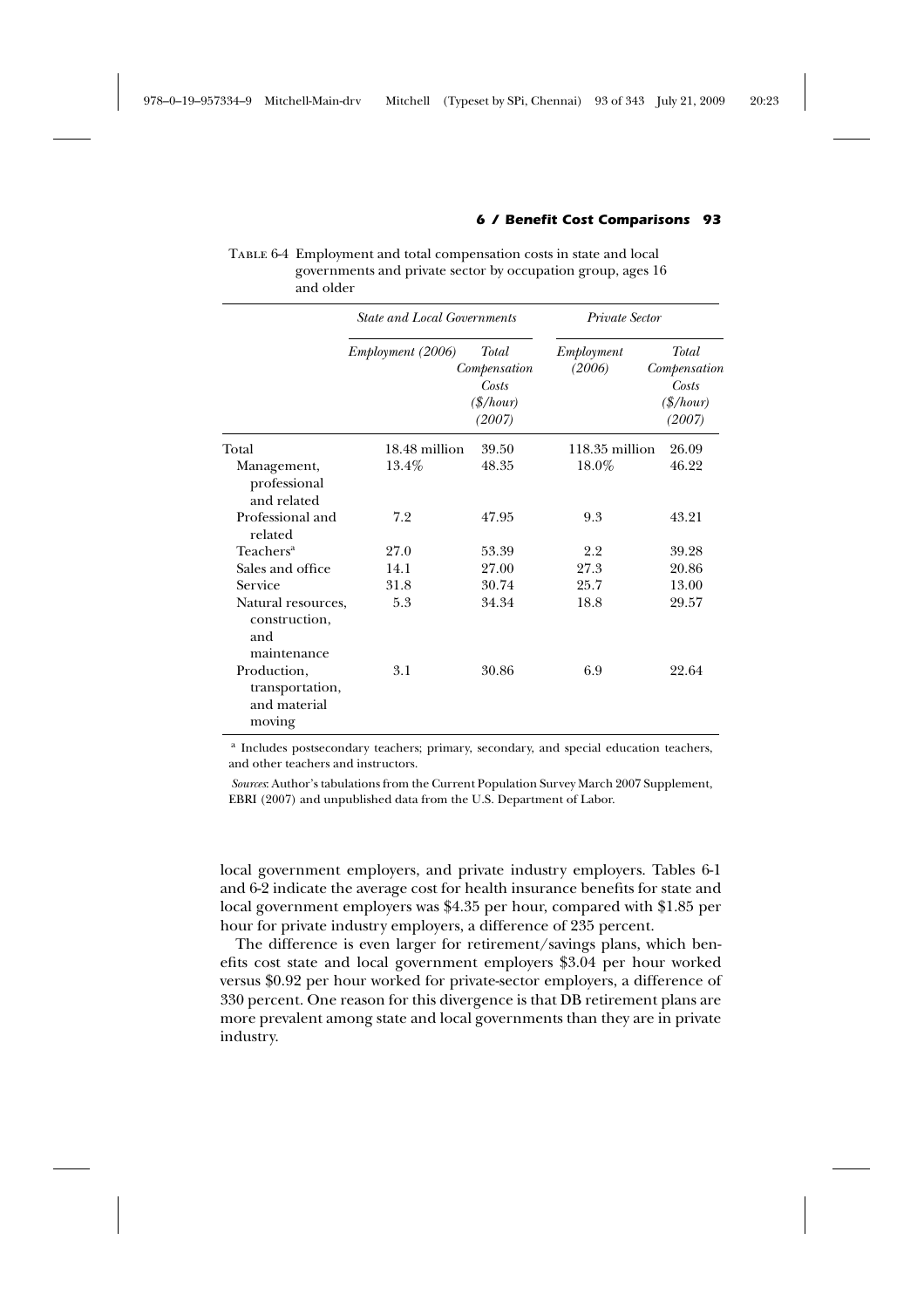**Participation**. Another reason for the observed difference in benefit costs is that state and local government employees are more likely to participate in employee benefit programs than are their private industry counterparts. Health insurance participation rates among full-time employees in state and local governments were significantly higher than rates among full-time employees in private industry as is depicted in Tables 6-1 and 6-2.

The disparity is larger for retirement and savings plans. Virtually all fulltime employees in state and local governments participated in some type of retirement/savings plan, versus about 60 percent of full-time employees in private industry. Further, the majority of public sector workers have a DB plan and these DB plans tend to be more expensive to provide than DC plans. The administrative burdens and costs of operating DB plans is often cited by corporate plan sponsors as a major disincentive to operating this type of retirement plan (VanDerhei and Copeland 2001).

#### *Conclusion*

Observed differences in compensation costs between public and privatesector employers are summarized. One explanation for these differences distinctions has to do with the different concentrations of workers by industry and occupation. Another relates to the composition of the benefit package and benefit participation rates. State and local government retirement and health insurance costs are two to three times those of private employers.

#### *Data Appendix*

The datasets used in this study include the following:

For compensation costs: US Department of Labor (DOL) (1997). *Employer Costs for Employee Compensation-March 1997*. Washington, DC: Bureau of Labor Statistics; US Department of Labor(DOL) (1998). *Employer Costs for Employee Compensation-March 1998*. Washington, DC: Bureau of Labor Statistics; and US Department of Labor (DOL) (2007*a*). *Employer Costs for Employee Compensation-September 2007*. Washington, DC: Bureau of Labor Statistics.

For benefit participation private industry: US Department of Labor (DOL) (1999*a*). *Employee Benefits in Medium and Large Private Establishments, 1997*. Washington, DC: Bureau of Labor Statistics; US Department of Labor (DOL) (1999*b*). *Employee Benefits in Small Private Establishments, 1996*. Washington, DC: Bureau of Labor Statistics; and US Department of Labor (DOL) (2007*c*). *National Compensation Survey: Employee Benefits in Private*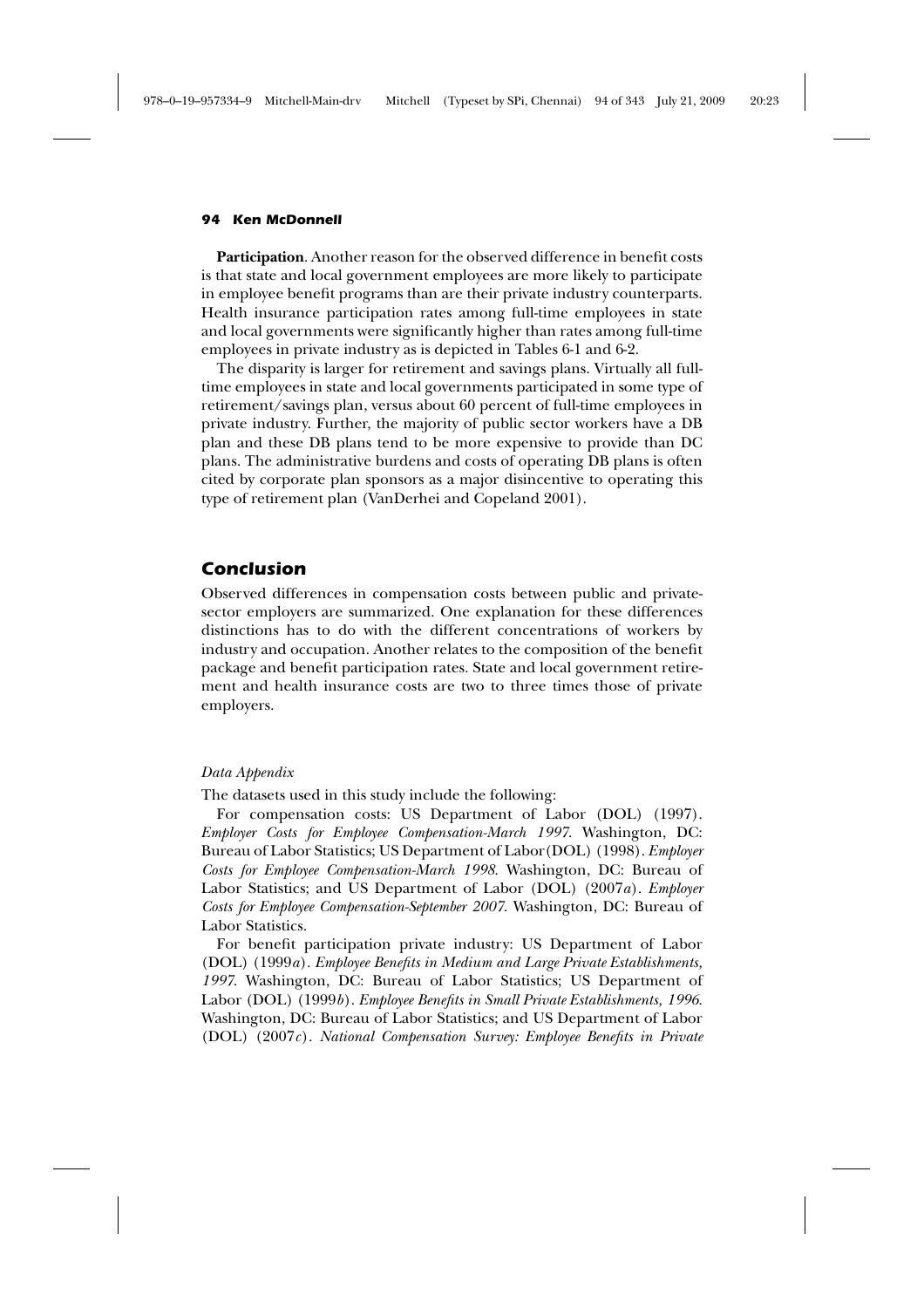#### *6 / Benefit Cost Comparisons 95*

*Industry in the United States, March 2007*. Washington, DC: Bureau of Labor Statistics.

For benefit participation state and local governments: US Department of Labor (DOL) (2000). *Employee Benefits in State and Local Governments, 1998*. Washington, DC: Bureau of Labor Statistics; and US Department of Labor (DOL) (2008). *National Compensation Survey: Employee Benefits in State and Local Governments in the United States, September 2007*. Washington, DC: Bureau of Labor Statistics.

For employment by industry: US Department of Labor (DOL) (2007*b*). *Employment and Earnings, December 2007*, 54(12). Washington, DC: Bureau of Labor Statistics.

For employment by occupation: Employee Benefit Research Institute (EBRI) (2007). *EBRI Estimates from the Current Population Survey, March 2007 Supplement*. Washington, DC: Employee Benefit Research Institute.

#### *Notes*

- <sup>1</sup> To obtain an accurate comparison of benefit participation among full-time employees in private industry, the author combined data from the BLS Survey on Small Private Establishments with the BLS Survey on Medium and Large Private Establishments. This made the comparison with the 2007 data more accurate because the 2007 is representative of small, medium, and large private establishments. Data in the 2007 Bulletin are reported for full-time employees but not for full-time employees by firm size.
- <sup>2</sup> Readers should be aware that the term 'service' is not used in the same way for the industry groupings and occupation groupings: that is, not all service workers are employed in the service industries.

#### *References*

- Employee Benefit Research Institute (EBRI) (2007). *EBRI Estimates from the Current Population Survey, March 2007 Supplement*. Washington, DC: Employee Benefit Research Institute.
- US Department of Commerce (2008). *Statistical Abstract of the United States, 2008*. Bureau of the Census. Washington, DC: US Government Printing Office.
- US Department of Labor (DOL) (1997). *Employer Costs for Employee Compensation-March 1997*. Washington, DC: Bureau of Labor Statistics.
- (1998). *Employer Costs for Employee Compensation-March 1998*. Washington, DC: Bureau of Labor Statistics.
- (1999*a*). *Employee Benefits in Medium and Large Private Establishments, 1997*. Washington, DC: Bureau of Labor Statistics.
- (1999*b*). *Employee Benefits in Small Private Establishments, 1996*. Washington, DC: Bureau of Labor Statistics.